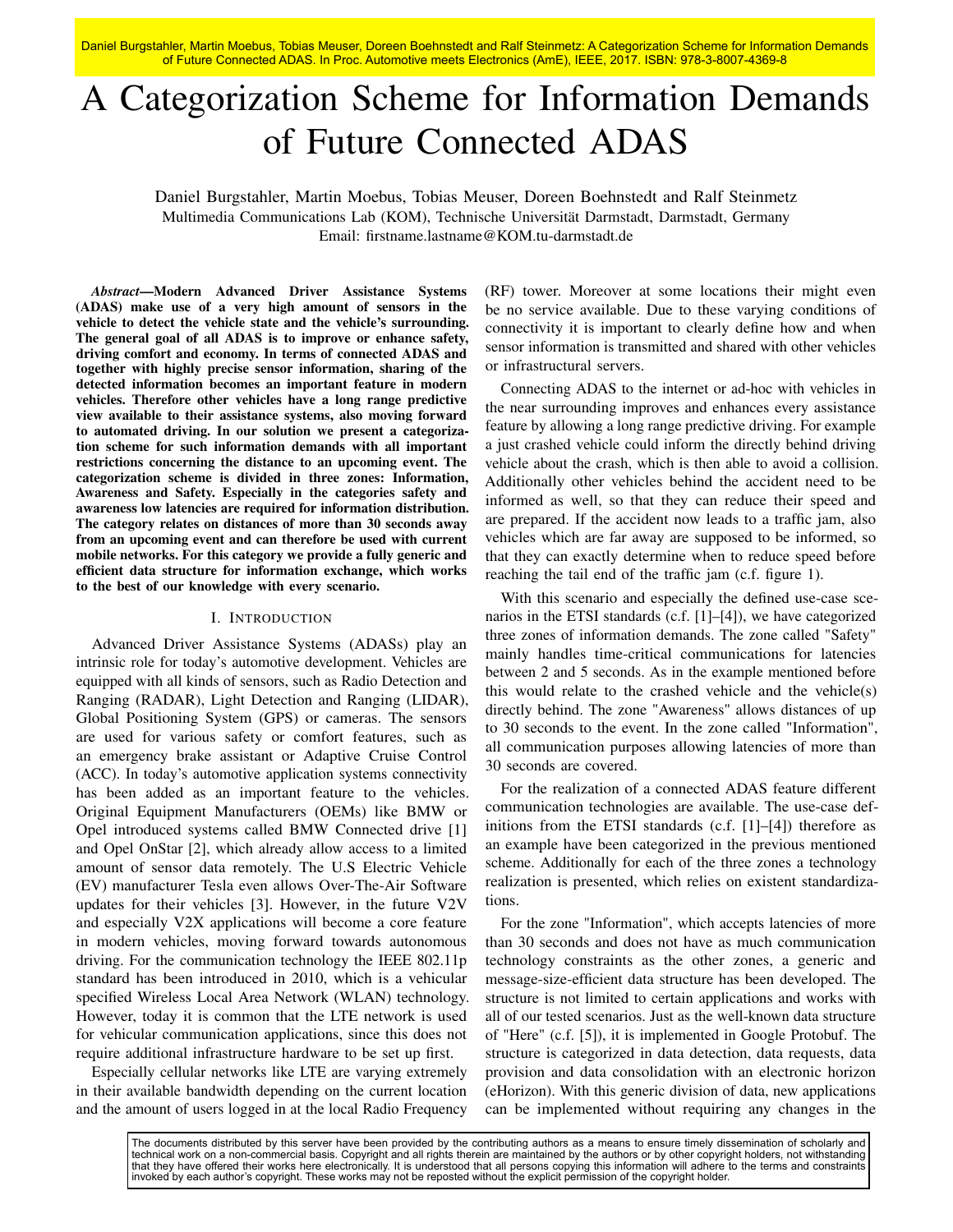<span id="page-1-0"></span>

Figure 1: Visualization of our three derived zones of information demand for communication based ADAS. The classification is related to the maximum allowed latency from the earliest detection of information till the usage in the assistance feature.

structure definition, whereas "Here" is limited to a predefined data-set.

With our approach we contribute a detailed classification scheme for connected ADAS. For each of the three zones for information demands, different use-case scenarios and technology realizations are presented. Moreover for the communication between vehicles and backend-infrastructure a generic data structure is provided as Open Source.

In the next Section [II](#page-1-1) we give a more detailed view on the three zones of information demand. Following this, we present our proposed data structure for data exchange with regard to the *information zone* in Section [III.](#page-2-0)

## II. CONCEPT OF CATEGORIZATION

<span id="page-1-1"></span>The concept of Vehicle-2-Vehicle (V2V) introduces many different technical demands, depending on the actual use case. We took all use cases from the European Telecommunications Standards Institute (ETSI), standards of ITS vehicular communication and Vehicle-to-Everything (V2X) applications. , and also relevant research publications [\[1\]](#page-4-0)–[\[4\]](#page-4-1), [\[6\]](#page-4-3)–[\[8\]](#page-4-4). Furthermore we worked on a scheme to categorize these use cases. We separated them into three groups, namely *safety zone*, *awareness zone* and *information zone*. The decision criterion to separate between these zones is based on the tolerated latency between the appearance of an event and the moment the information has to be processed. Object dynamics and property are also considered in the categorization. Nevertheless the criterion is not sharp, which means an event can be relevant in more than one of the before mentioned zones, but information distribution might be different. Following this, we give a description of each zone.

#### *A. Safety Zone*

In the *safety zone* we need to handle highly dynamic information and high latency demands. For example use cases regarding collision prevention or collision risk warning. For the decision criterion we take over the ETSI time definition of 2-5 s as a maximal tolerated latency from the appearance of an event till the start of the counteraction. For the communication method it is preferable to use an ad-hoc communication with broadcast of messages and no connection establishment. This is due to the before mentioned high requirements in the *safety*

*zone* and that cellular network availability can not be guaranteed. A message from the *safety zone* contains mainly the object position, velocity, acceleration, heading and steering angel of vehicles. Due to the fact that the remaining time till the event location is 2-5 s, it is not possible to send a warning signal to the driver. Therefore the system has to act autonomously to the given use case.

#### *B. Awareness Zone*

In contrast to the *safety zone*, we have to deal in the *awareness zone* with dynamic information in not safety relevant situations. But most essential information content is still vehicle position and dynamics, however, with lower demands. These use cases need attention right away or reaction of the driver. For that reason we take over the ETSI time definition again and get a lower limit of 2-5 s and an upper limit of 30 s. Example use cases are cooperative driving maneuvers and cooperative adaptive cruise control. These use cases have gotten even more attention recently, since the program *New Vehicle and System Technologies* of the German Federal Ministry for Economic Affairs and  $Energy<sup>1</sup>$  $Energy<sup>1</sup>$  $Energy<sup>1</sup>$  indicates that there is a need for communication technologies which make it possible to have a fast, save and reliable cooperation between vehicles. Also the project *IMAGinE*[2](#page-1-3) (Intelligente Manöver Automatisierung - kooperative Gefahrenvermeidung in Echtzeit) showcases how important these technologies are for future implementation of autonomous driving. In these use cases we need to know dynamic information in a relatively longdistance range. Therefore we can use multi-hop ad-hoc or cellular communication. However ad-hoc communication is to prefer because of the availability of cellular network, that can not be guaranteed and the need of a low latency for the dynamic information. Typical information that has to be send

<span id="page-1-2"></span><sup>1</sup>Research and innovation framework *New Vehicle and System Technologies*, Federal Ministry for Economic Affairs and Energy (BMWi), [http://www.tuvpt.de/fileadmin/downloads/bmwi\\_Neue\\_Fahrzeug-\\_](http://www.tuvpt.de/fileadmin/downloads/bmwi_Neue_Fahrzeug-_und_Systemtechnologien_2015_s06.pdf) [und\\_Systemtechnologien\\_2015\\_s06.pdf,](http://www.tuvpt.de/fileadmin/downloads/bmwi_Neue_Fahrzeug-_und_Systemtechnologien_2015_s06.pdf) last accessed and validated in January

<span id="page-1-3"></span><sup>&</sup>lt;sup>2</sup>Press release, 'BMWi startet Förderung des Großforschungsprojekts IMAGinE für kooperatives Fahren in der Zukunft', [http://www.bmwi.de/DE/](http://www.bmwi.de/DE/Themen/technologie,did=779040.html) [Themen/technologie,did=779040.html,](http://www.bmwi.de/DE/Themen/technologie,did=779040.html) last accessed and validated in January 2017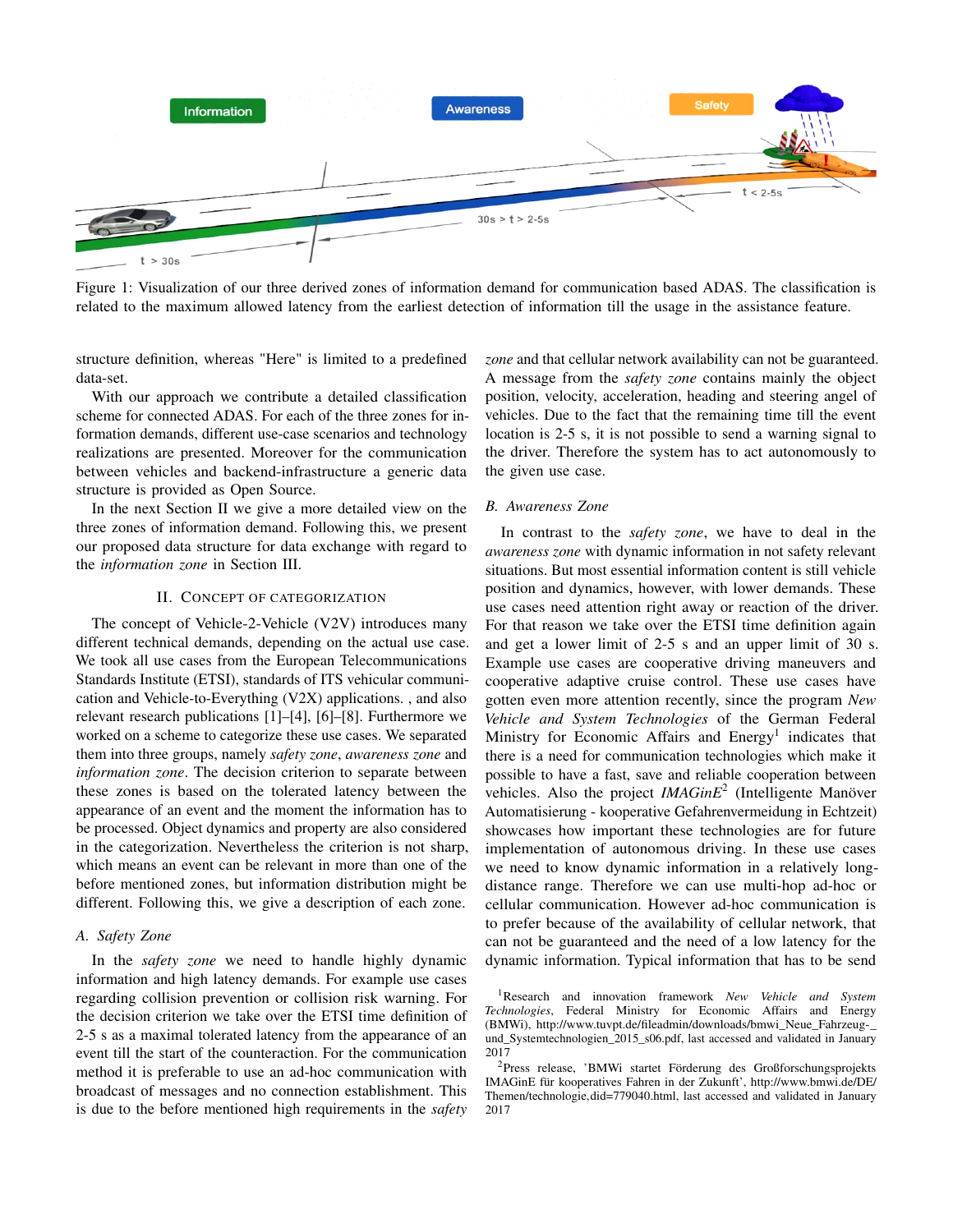is position, velocity, acceleration, heading, etc., which comes from all objects in range. Due to the fact that the upper time limit is now 30 s, the ego vehicle can't communicate directly with the vehicle of interest, so that it has to interact with vehicles in between. Trough this multi hop communication the intermediate vehicles combine their own information with the information of interest.

## *C. Information Zone*

Apart from the other zones, the *information zone* contains no dynamic information. We only use static or semi static information that is not safety relevant. These use cases only inform the driver and do not need any direct response from him. Usually this zone contains use cases that affect the route, e.g., traffic sign information. For the limit we take over the ETSI time definition, so that we have a lower limit of 30 s. Often an objective for these use cases is to decrease the energy consumption and to raise comfort. The requirements in latency in the *information zone* are low, compared to both other zones, so that we can use multi-hop ad-hoc or cellular communication. Because of the fact that between the point of information and the actual vehicle are long distances, the cellular communication is preferable. The tenor of the message is static object information, such as traffic signs and their range of validity. The fact that cellular communication is costly leads to minimizing the amount of transmitted data.

## <span id="page-2-0"></span>III. DATA STRUCTURE FOR INFORMATION DEMANDS

For the long range information zone, a data structure for an efficient communication between vehicles and a backend infrastructure has been developed in Google's Protocol Buffers (protobuf). The structure is depicted in Figure [2.](#page-5-0) It is divided into 5 main components of which a message can consist. "RequestTags" are used to request either sensor information or events from a vehicle. Messages with RequestTags as message content are usually sent from backend servers to a vehicle or a group of vehicles. (c.f. section [III-B\)](#page-2-1) "Tags" are usually the response of a vehicle to "RequestTags". Tags include SensorValues or also Events, which a vehicle has determined. (c.f. section [III-C\)](#page-2-2) Since the server backend usually also provides information to vehicles, this can be transmitted through the message content "Information" (c.f. section [III-E\)](#page-3-0). For requesting such information form a backend server or any other entity, the message content "RequestInformation" is used (c.f. section [III-D\)](#page-3-1). Additionally within a message it is also possible to transmit an electronic horizon (eHorizon) within a message. This can be useful if highly precise map material is available on a server and is provided to a vehicle. This allows to transmit attribute enriched path information. (c.f. section  $III-F)$ 

#### *A. Message Header*

In general, the complete data structure is designed with optional values. This means, that every field and every message content is optional within every message. This allows to use the data structure to the best of our knowledge with

every use case in the long range information demand zone. The header of every message can consist of an unique identification (ID), a timestamp, a priority level and a sender identification. The sender identification can either be also an randomly generated universal unique identifier (UUID) or in case the sender is a vehicle, the vehicle identification number (VIN) can be used as sender identification. Like mentioned before, the message itself can then consist of "RequestTags", "Tags", "RequestInformation" fields, "Information" fields and eHorizons.

### <span id="page-2-1"></span>*B. Request Tags*

RequestTags are used to request sensor values or event information from a vehicle. Every RequestTag can consist of an unique identifier (ID). This can be used for later responses to a previously received request. Therefore, when later sending a tag, which is sent because of a previously received request, the ID in the tag can be set to the RequestTag ID, which will simplify the assignment on the receiver side. Additionally again a timestamp and a priority can be set. As mentioned before, it is possible to request sensor values and event information. An approach for efficient gathering vehicular sensed data by the use of probabilistic transmission is presented in [\[9\]](#page-4-5).

*1) Event Request:* When event information is requested, the event is identified by a previously defined event identification number. Additionally, limits for how long the request is valid (duration) and/or how often the event needs to occur until the request is invalid.

*2) Sensor Request:* Also when sensor values are requested, each sensor is identified by a previously defined sensor identification number. Here, it is also possible to define an interval in which sensor values should be transmitted, besides a duration and maximum amount.

## <span id="page-2-2"></span>*C. Tags*

Tags are used to either respond with the desired sensor values or triggered events after a previously received request or to simply transmit such information without a request, depending on the application use case. In the header of a tag, it is possible to set a response identification. This field should be used to clearly assign a tag to a previously received RequestTag, so that the tag is treated as a direct response. Additionally, it is again possible to add a time stamp and a prioritization to the tag. Like mentioned before, a tag can consist of an event or sensor values. If it consists of sensor values and and event, this could be treated as an event, which is connected to sensor values. For example, if a speed limit has been detected (event) and the sensor values hold the location where it has been detected. The events need to be previously defined as event type identification numbers. Since sensor values can consist of either integer values, floating point values or even text based values, an optional field is available for each type, since it would be inefficient transmitting an integer number through a floating point data field. The unit of the sensor value is set by a previously defined unit identification number and also the sensor type is set by a previously defined sensor type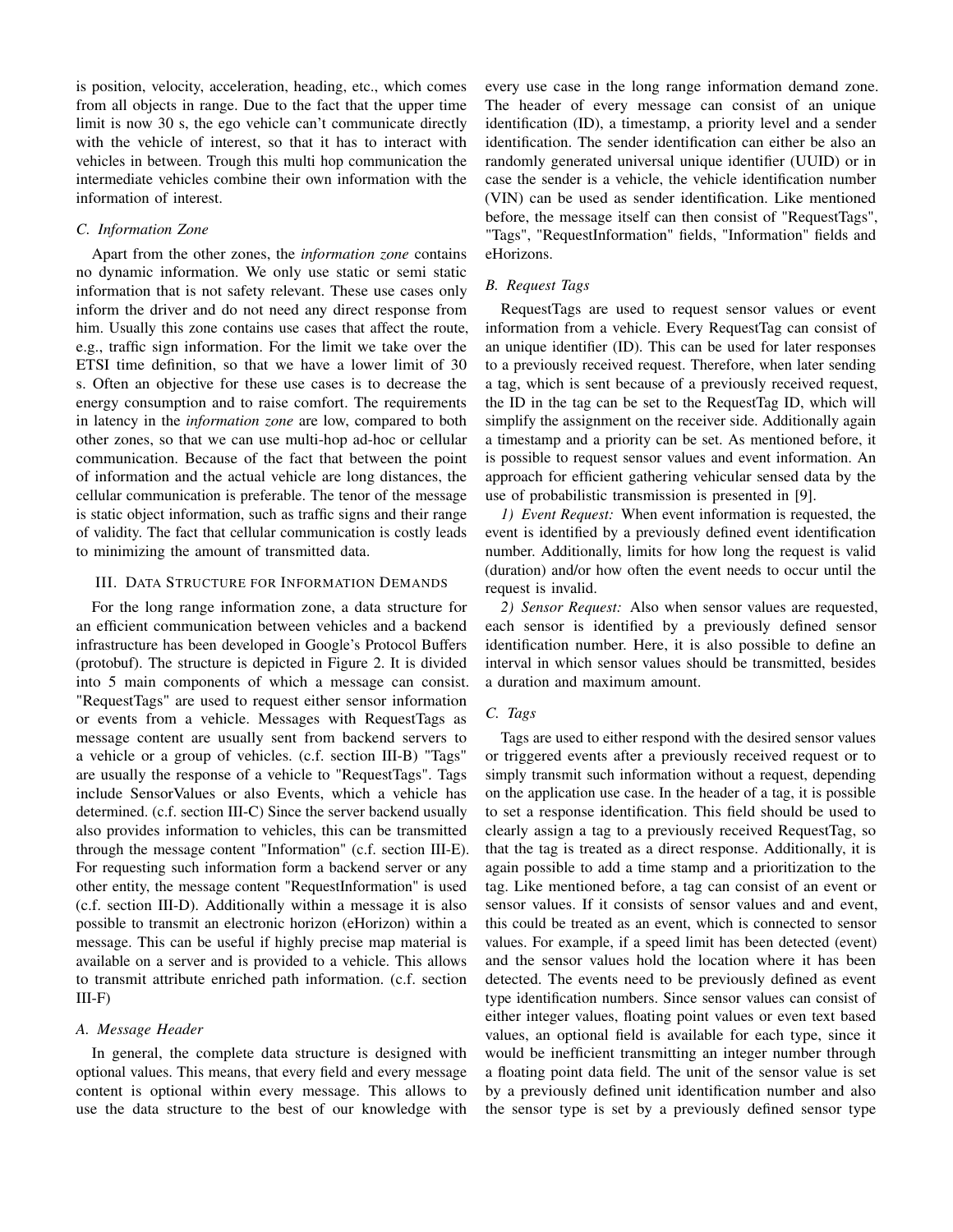identification number. If sensor values are somehow location related (e.g. latitude, longitude or heading from a GPS), a flag called locationRelevant can be set. Additionally it is possible to add accuracy information to each sensor value. Here, the accuracy can also be set as an integer, floating point or even text based value and the same unit identification number reference system can be used.

## <span id="page-3-1"></span>*D. Request Information*

If a vehicle or a backend server wants to request already processed derived information from an entity, the message content "RequestInformation" is used. In the header of every "RequestInformation" field it is again possible to set a request identification number, so that the receiving entity can directly respond to a request. Additionally, a time stamp and a prioritization can be set. The most important field of the "RequestInformation" header is the information type ID. With this previously defined identification number the desired information is declared, so that an entity knows which information it should send. Sometimes it is also useful, if the information request consists of parameters. For example if the outside temperature at an certain location is requested. Therefore a location parameter can be added to an information request. In another case it might be useful that a sensor value or a set of sensor values is added to an information request. For example when requesting an eHorizon, it might be useful to add sensor values such as the current speed and also the location (c.f. section [III-F\)](#page-3-2). The sensor value parameter is implemented identically to the sensor value parameter of a tag (c.f. section [III-C\)](#page-2-2).

*1) Location:* The location parameter can be used in many different ways. If the application scenario requires an unique identification in the transmitted locations, this can be set with the location ID field. Additionally it is also possible to set a reference to map material. This can be done through the fields map ID. Here, an integer field and text based field are provided, which are meant to be used in a way that it fits to the reference map material. If the reference in the location is mapped to a road segment, the field segment offset can be used to define the exact position on this segment. If a location parameter consists of a simple point, the fields latitude, longitude and optionally also the heading can be used to define the location. For an even more precise location, also the lane of road segments and the altitude of a point can be set. If the location parameter should define an whole area, the radius field can be used. Sometimes it might also be desired to transmit a polygon of location points. This can be done by adding recursively child locations to each location point. This also allows to define areas, which are not circular, by setting the child of the last location point to the location point of the first location. This results in a closed polygon line. Polygon lines can also be generated with a radius for each point, which also allows to define areas. Since it might be also useful for some application scenarios to know the preciseness of a given location, an accuracy can be set as well to each location point.

# <span id="page-3-0"></span>*E. Information*

For transmitting any already processed data between entities, the message content "Information" is used. In the header of an Information field it is again possible to set a response ID, which correlates to the request ID of a previously received information request. As with most other message content fields, it is also possible to add a time stamp and prioritization to the information transmitted. For defining of which information the message consists, an information type identification number can be set. This needs to be defined ahead of time, so that sender and receiver know how to process the information. Optionally each information field can also have connected information values. For example if an information type is speed limit, the value could be 100 km/h. All values can again be stored as integer, floating point or text based values and an accuracy and unit ID can be set by using previously defined unit identification numbers. Since one information can hold multiple values, it is also possible to add an identification number to each value. It is also possible to use the in section [III-D](#page-3-1) described location field for connecting a location structure to an information field. For some use cases it also might be of interest to connect information field with each other or to have a hierarchical structure in the information. For example if traffic signs are transmitted they can be connected to child information, such as speed limits, stop signs, yield, etc. Therefore the message content "Information" provides the data field connected information, which allows to connect multiple information fields with itself.

# <span id="page-3-2"></span>*F. Electronic Horizon*

The last possible message content is the eHorizon. The eHorizon can include a road network, which is usually determined in front of the vehicle. Usually a server calculates the most probable path (MPP) to the location of vehicle is currently driving on. The transmitted road network then includes up to a certain length, based on various parameters, such as speed and road type, the MPP and also road segments which are intersecting with the MPP. Therefore the eHorizon message content allows the implementation of a server based eHorizon provider, as presented in [\[10\]](#page-4-6). Each eHorizon can have an unique identifier and since multiple implementations and types of eHorizons for different network connectivity types exist, an eHorizon type can also be specified in the message header. For most use cases it is of interest to enrich the eHorizon path with attributes, such as speed limits or danger zones. Therefore the complete eHorizon can be connected with Information fields. This is usually global information, which holds true for the whole eHorizon. The eHorizon can be generated as a hierarchical tree structure, where the nodes represent road segments between intersections in the map material. Therefore each eHorizon is connected to a set of nodes (road segments), which build the tree. Each TreeNode (path segment) gets its identification number within the tree. For setting up the hierarchical tree structure, within each tree node the identification number of the parent tree node (parent road segment) is stored, which again correlates to the tree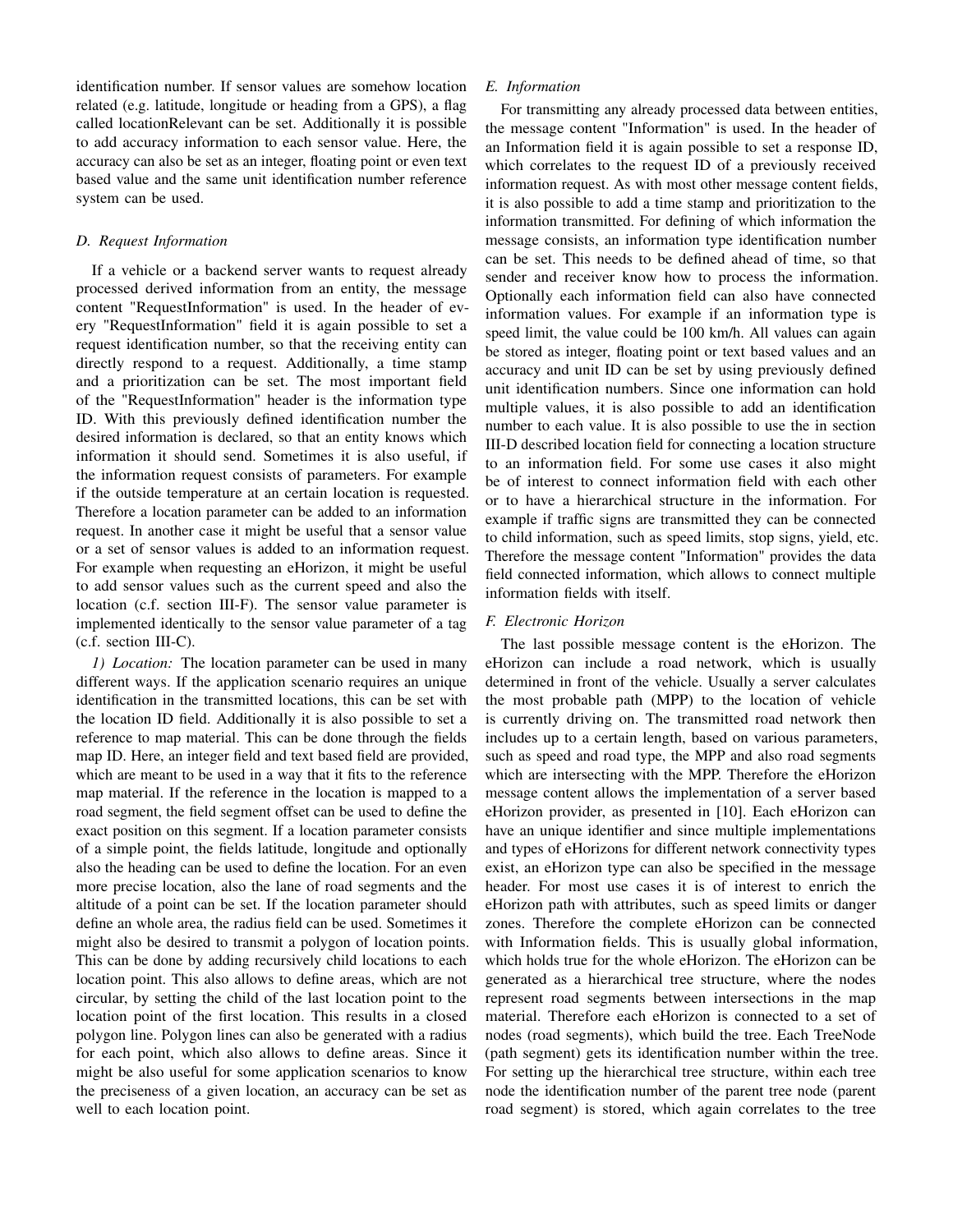node ID of this segment. Each node (road segment) in the tree can also be enriched with attributes, by connecting a node with a set of information fields. This sis also used to define the start location and end location of a road segment or to define its reference in the map material. Of course it is also possible to use the information field with the location parameter for describing the course of the road segment with a polygon line. A more efficient way to transmit the course of the eHorizon path is the use of B-Spline approximation. Therefore each tree node can have the B-Spline parameters (knot vector and degree) set in the header. Since the MPP is usually also predicted, the probability for each (node) road segment can also be given within tree node structure. Also it is defined whether a node (road segment) is part of the MPP or not. Many implementations of eHorizon providers are possible through this structure. One efficient and working solution is presented in [\[10\]](#page-4-6) and the source code is available under Apache 2.0 open source license [\[11\]](#page-4-7).

# IV. CONCLUSION AND OUTLOOK

Within this work we have presented our use case categorization approach, that harmonizes use cases presented in literature and standardization with regard to communication. The mentioned three zones, namely *safety zone*, *awareness zone* and *information zone*, have different demands on information propagation, in particular with respect to the maximum tolerated latency between information occurrence and processing in the respective ADAS feature. Whereas communication mechanisms for the *safety zone* are already discussed in literature and standardization, mechanisms for the other zones are open issues. Within the *awareness zone* an extended perception on neighboring moving objects is needed. Here an efficient multihop propagation mechanism would be required. For realization the propagation of position beacons and tracking information has to be much more efficient compared to the propagation of the *Cooperative Awareness Message (CAM)* or *Basic Safety Message (BSM)* [?], [\[12\]](#page-4-8). This will be a requirement to realize a respective tracking information forwarding. Use cases with regard to the *information zone* can be realized via cellular communication because of a much higher tolerated information propagation latency. A logically centrally (not necessarily physically central) server or cloud can gather and propagate

respective information. An approach which can also deal with sparse traffic situations. For the respective information exchange we introduced our data structure that is already used within our eHorizon prototype [\[10\]](#page-4-6), [\[11\]](#page-4-7).

#### ACKNOWLEDGMENTS

The work presented in this paper was partly funded by the German Federal Ministry of Education and Research (BMBF) under grant no. 01IS12054.

#### **REFERENCES**

- <span id="page-4-0"></span>[1] "ETSI TR 102 638 V1.1.1 (2009-06) Intelligent Transport Systems (ITS); Vehicular Communications; Basic Set of Applications; Definitions."
- [2] "ETSI TS 101 539-1 V1.1.1 (2013-08) Intelligent Transport Systems (ITS); V2X Applications; Part 1: Road Hazard Signalling (RHS)
- application requirements specification." [3] "ETSI TS 101 539-3 V1.1.1 (2013-11) Intelligent Transport Systems (ITS); V2X Applications; Part 1: Longitudinal Collision Risk Warning (LCRW) application requirements specification."
- <span id="page-4-1"></span>[4] "ETSI EN 302 895 V1.1.1 (2014-09) Intelligent Transport Systems (ITS); Vehicular Communications; Basic Set of Applications; Local Dynamic Map (LDM)."
- <span id="page-4-2"></span>[5] HERE, "Vehicle Sensor Data Cloud Ingestion Interface Specification  $v2.0.2$ ,  $v2.015$ .
- <span id="page-4-3"></span>[6] F. Bai, T. ElBatt, G. Holland, H. Krishnan, and V. Sadekar, "Towards Characterizing and Classifying Communication-based Automotive Applications from a Wireless Networking Perspective," in *Proceedings of the first IEEE Workshop on Automotive Networking and Applications (AutoNet)*, Dec 2006, pp. 1–25.
- [7] C. Weiss, "V2X communication in Europe From research projects towards standardization and field testing of vehicle communication technology," *Computer Networks*, vol. 55, no. 14, pp. 3103–3119, 2011.
- <span id="page-4-4"></span>[8] C. Campolo, A. Molinaro, and R. Scopigno, Eds., *Vehicular ad hoc Networks: Standards, Solutions, and Research*. Springer, 2015.
- <span id="page-4-5"></span>[9] D. Burgstahler, T. Meuser, U. Lampe, D. Böhnstedt, and R. Steinmetz, "ProbSense.KOM: A Probabilistic Sensing Approach for Gathering Vehicular Sensed Data," in *Proceedings of the 3rd International Conference on Mobile Services (MS 2016)*. IEEE, Jun 2016, pp. 9–16.
- <span id="page-4-6"></span>[10] D. Burgstahler, A. Xhoga, C. Peusens, M. Möbus, D. Böhnstedt, and R. Steinmetz, "Remotehorizon. kom: Dynamic cloud-based ehorizon," in *GMM-Fachbericht-AmE 2016–Automotive meets Electronics*. VDE VERLAG GmbH, Mar 2016, pp. 46–51.
- <span id="page-4-7"></span>[11] "Horizon.KOM and eHorizon.KOM – Open Vehicular Horizon Provider." [Online]. Available: [http://www.kom.tu-darmstadt.de/research-results/](http://www.kom.tu-darmstadt.de/research-results/software-downloads/software/horizonkom/) [software-downloads/software/horizonkom/](http://www.kom.tu-darmstadt.de/research-results/software-downloads/software/horizonkom/)
- <span id="page-4-8"></span>[12] "IEEE 1609 Family of Standards for Wireless Access in Vehicular Environments (WAVE)."
- [13] "ETSI EN 302 665 V1.1.1 (2010-09) Intelligent Transport Systems (ITS); Communications Architecture."

All online references in this paper were last accessed and validated in January 2017.